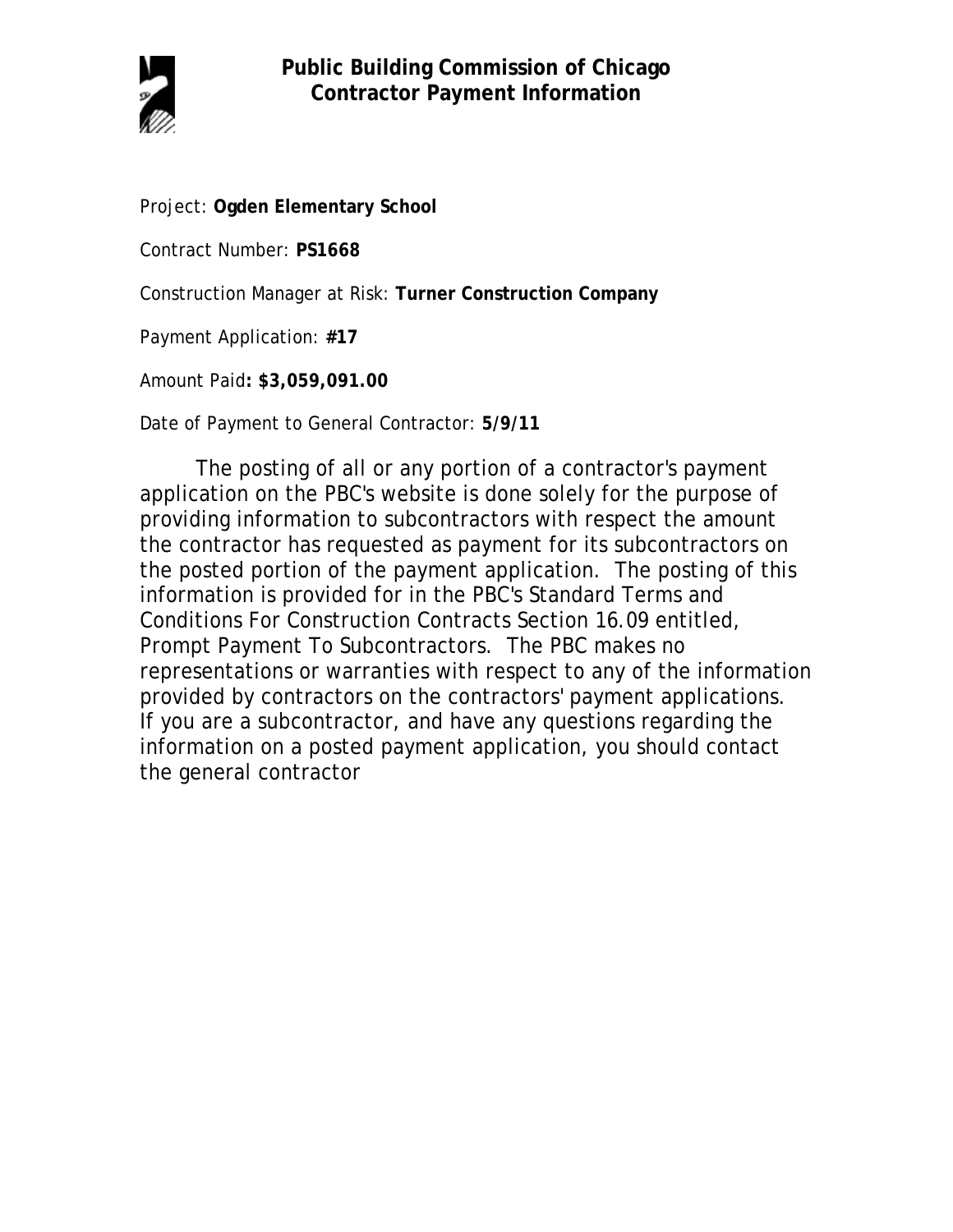## **PUBLIC BUILDING COMMISSION OF CHICAGO**

## **EXHIBIT S**

#### CERTIFICATE OF ARCHITECT - ENGINEER

| <b>April 08, 2011</b><br>Date:                                                                                                                                  |                                            |                                                                                                                                                                                                                                                                                                                                                                |                  |
|-----------------------------------------------------------------------------------------------------------------------------------------------------------------|--------------------------------------------|----------------------------------------------------------------------------------------------------------------------------------------------------------------------------------------------------------------------------------------------------------------------------------------------------------------------------------------------------------------|------------------|
| Project:                                                                                                                                                        | <b>Ogden Replacement Elementary School</b> |                                                                                                                                                                                                                                                                                                                                                                |                  |
| To: Public Building Commission of Chicago<br>In accordance with Resolution No.<br>the Commission and to its Trustee, that:                                      | , relating to the \$                       | adopted by the Public Building Commission of Chicago on<br>Revenue Bonds issued by the Public Building Commission of Chicago for the financing of this project (and all terms used herein shall have the same meaning as in said Resolution), I hereby certify to                                                                                              |                  |
|                                                                                                                                                                 |                                            | 1. Obligations in the amounts stated herein have been incurred by the Commission and that each item thereof is a proper charge<br>against the Construction Account and has not been paid; and                                                                                                                                                                  |                  |
|                                                                                                                                                                 |                                            | 2. No amount hereby approved for payment upon any contract will, when added to all amounts previously paid upon such<br>contract, exceed 90% of current estimates approved by the Architect - Engineer until the aggregate amount of payments withheld<br>equals 5% of the Contract Price (said retained funds being payable as set forth in said Resolution). |                  |
| THE CONTRACTOR                                                                                                                                                  |                                            | <b>Turner Construction Company (Chicago)</b>                                                                                                                                                                                                                                                                                                                   |                  |
| <b>FOR</b><br>is now entitled to the sum of                                                                                                                     |                                            | <b>Ogden Replacement Elementary School</b><br>\$3,059,091.00                                                                                                                                                                                                                                                                                                   |                  |
| ORIGINAL CONTRACT PRICE<br><b>ADDITIONS</b><br><b>DEDUCTIONS</b><br>NET ADDITION OR DEDUCTION<br>ADJUSTED CONTRACT PRICE                                        |                                            | \$44,788,221.00<br>\$0.00<br>\$0.00<br>\$0.00<br>\$44,788,221.00                                                                                                                                                                                                                                                                                               |                  |
| TOTAL AMOUNT EARNED                                                                                                                                             |                                            |                                                                                                                                                                                                                                                                                                                                                                | \$33,900,159.00  |
| <b>TOTAL RETENTION</b>                                                                                                                                          |                                            |                                                                                                                                                                                                                                                                                                                                                                | \$2,171,628.00   |
| a) Reserve Withheld @ 10% of Total Amount Earned, but<br>not to exceed 1% of Contract Price<br>b) Liens and Other Withholding<br>c) Liquidated Damages Withheld |                                            | \$2,171,628.00<br>\$0.00<br>\$0.00                                                                                                                                                                                                                                                                                                                             |                  |
| TOTAL PAID TO DATE (Include this Payment)                                                                                                                       |                                            |                                                                                                                                                                                                                                                                                                                                                                | \$31,728,531.00  |
| LESS: AMOUNT PREVIOUSLY PAID                                                                                                                                    |                                            |                                                                                                                                                                                                                                                                                                                                                                | \$28,669,440.00  |
| AMOUNT DUE THIS PAYMENT                                                                                                                                         |                                            |                                                                                                                                                                                                                                                                                                                                                                | \$3,059,091.00   |
| C. Rocco Castellano<br>Architect - Engineer                                                                                                                     |                                            |                                                                                                                                                                                                                                                                                                                                                                | Date: 04/08/2011 |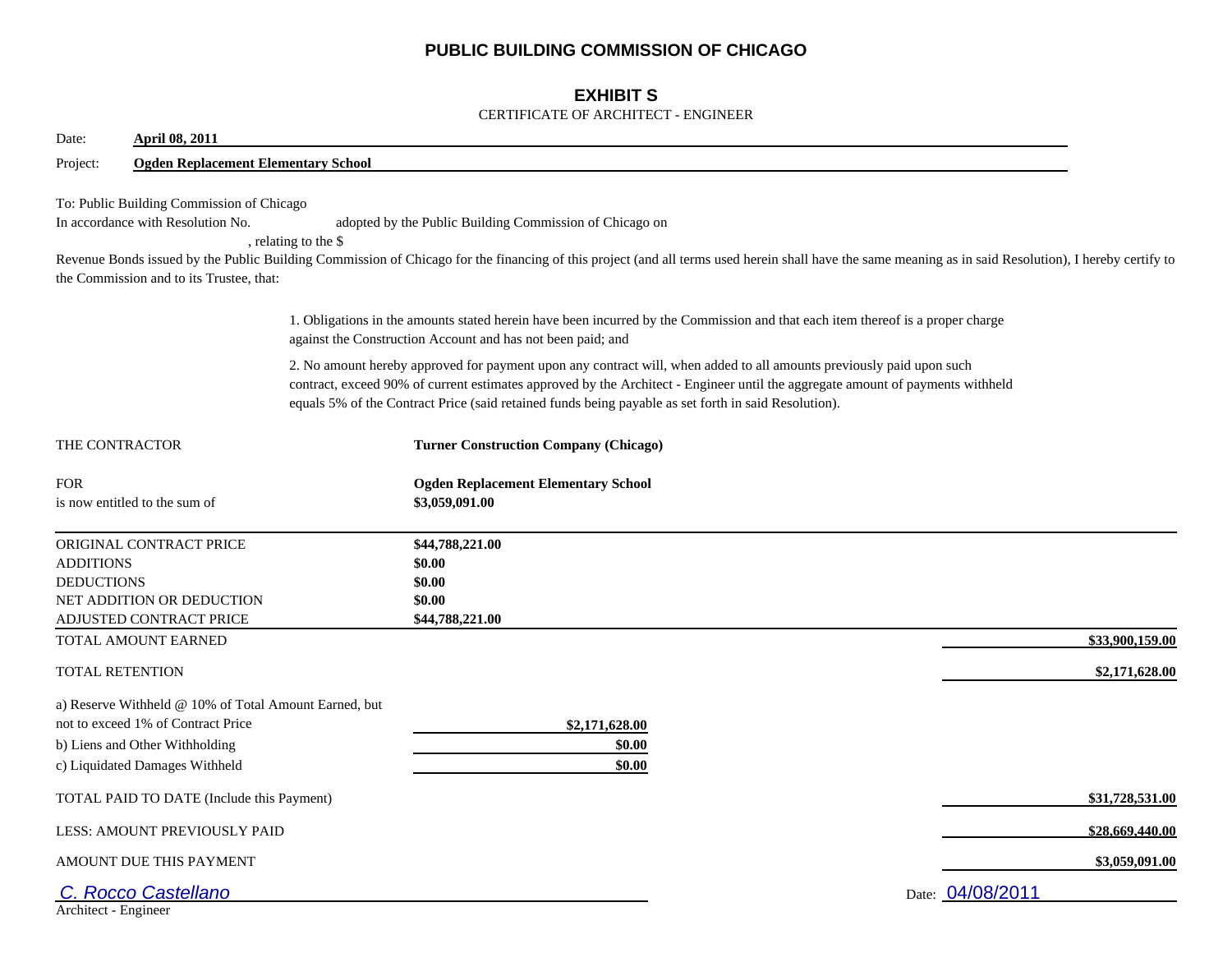## **(1 of 7) CONTRACTOR'S SWORN STATEMENT AND AFFIDAVIT FOR PARTIAL PAYMENT**

| <b>STATE OF Illinois</b> |          |
|--------------------------|----------|
|                          | $\{SS\}$ |
| <b>COUNTY OF Cook</b>    |          |

The affiant, being first duly sworn on oath, deposes and says that he/she is **Project Executive**, of **Turner Construction Company (Chicago)**, an **Illinois** corporation, and duly authorized to make this Affidavit in behalf of said corporation, and for him/herself individually; that he/she is well acquainted with the facts herein set forth and that said corporation is the Contractor with the PUBLIC BUILDING COMMISSION OF CHICAGO, Owner, under Contract No. **1632400** dated the **24th day of November, 2009**, for (describe nature of work)

#### **General Construction**

for (designate Project and Location)

#### **Ogden Replacement Elementary School**

#### **24 W. Walton, Chicago, Illinois 60610**

**·** that the following statements are made for the purpose of procuring a partial payment of

#### **Three million fifty nine thousand ninety one**

#### **\$3,059,091.00**

under the terms of said Contract;

**·** that the work for which payment is requested has been completed, free and clear of any and all claims, liens, charges, and expenses of any kind or nature whatsoever and in full compliance with the Contract Documents and the requirements of said Owner under them;

**·** that for the purposes of said Contract, the following persons have been contracted with, and have furnished or prepared materials, equipment, supplies, and services for, and having done labor on said improvement;

**·** that the respective amounts set forth opposite their names is the full amount of money due and to become due to each of them respectively;

**·** that this statement is a full, true, and complete statement of all such persons and of the full amount now due and the amount heretofore paid to each of them for such labor, materials, equipment, supplies, and services, furnished or prepared by each of them to or on account of said work, as stated:

| <b>NAME</b><br>and<br><b>ADDRESS</b>                                                                   | <b>TYPE</b><br><b>OF</b><br><b>WORK</b> | <b>TOTAL</b><br><b>CONTRACT</b><br><b>(INCLUDE)</b><br>C.0.'s) | <b>TOTAL</b><br><b>WORK</b><br><b>COMPLETE</b> | <b>LESS</b><br><b>RETENTION</b><br><b>(INCLUDE)</b><br><b>CURRENT)</b> | <b>LESS</b><br><b>NET</b><br><b>PREVIOUSLY</b><br><b>PAID</b> | <b>NET</b><br><b>DUE</b><br><b>THIS</b><br><b>PERIOD</b> | <b>BALANCE</b><br>TO<br><b>BECOME</b><br><b>DUE</b> |
|--------------------------------------------------------------------------------------------------------|-----------------------------------------|----------------------------------------------------------------|------------------------------------------------|------------------------------------------------------------------------|---------------------------------------------------------------|----------------------------------------------------------|-----------------------------------------------------|
| 001                                                                                                    | <b>TCCo GMP</b>                         |                                                                |                                                |                                                                        |                                                               |                                                          |                                                     |
| Pinto Construction,<br>7225 W. 105th Street.<br>Palos Hills, Illinois 60465                            | <b>Site Logisitcs</b>                   | 330,659.00                                                     | 305,159.00                                     | 15,381.00                                                              | 282,783.00                                                    | 6,995.00                                                 | 40,881.00                                           |
| Pinto Construction.<br>7225 W. 105th Street,<br>Palos Hills, Illinois 60465                            | <b>Site Logisitcs</b>                   | 8,611.00                                                       | 7,835.00                                       | 0.00                                                                   | 7,835.00                                                      | 0.00                                                     | 776.00                                              |
| Thatcher Foundations,<br>Inc.,<br>7100 Industrial Highway,<br>Gary, Indiana 46406                      | <b>Earth Retention</b>                  | 513,829.00                                                     | 513,829.00                                     | 25,691.00                                                              | 488,138.00                                                    | 0.00                                                     | 25,691.00                                           |
| Thatcher Foundations,<br>Inc.,<br>7100 Industrial Highway,<br>Gary, Indiana 46406                      | <b>Earth Retention</b>                  | 17,221.00                                                      | 17,221.00                                      | 0.00                                                                   | 17,221.00                                                     | 0.00                                                     | 0.00                                                |
| John Keno & Company,<br>8608 West Catalpa Ave.,<br><b>Suite 808.</b><br>Chicago, Illinois 60656        | Excavation                              | 1,666,467.00                                                   | 1,596,538.00                                   | 47,897.00                                                              | 1,514,740.00                                                  | 33,901.00                                                | 117,826.00                                          |
| John Keno & Company,<br>8608 West Catalpa Ave.,<br><b>Suite 808.</b><br>Chicago, Illinois 60656        | Excavation                              | 43,673.00                                                      | 41,288.00                                      | 0.00                                                                   | 40,591.00                                                     | 697.00                                                   | 2,385.00                                            |
| <b>Revcon Construction</b><br>Corporation,<br>500 Industrial Drive,<br>Prairie View, Illinois<br>60069 | Caissons                                | 1,550,091.00                                                   | 1,550,091.00                                   | 46,503.00                                                              | 1,503,588.00                                                  | 0.00                                                     | 46,503.00                                           |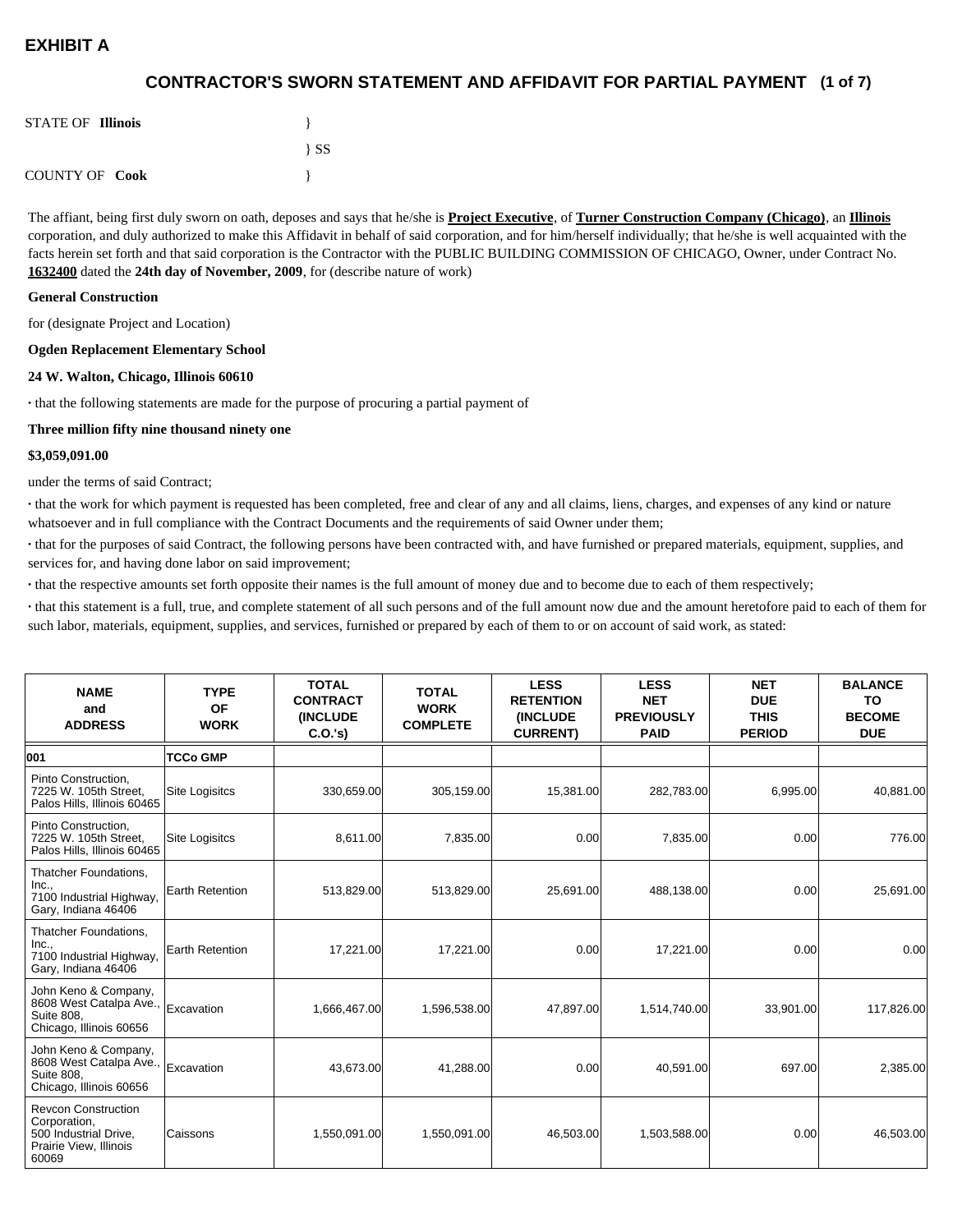### **(2 of 7) CONTRACTOR'S SWORN STATEMENT AND AFFIDAVIT FOR PARTIAL PAYMENT**

| <b>NAME</b><br>and<br><b>ADDRESS</b>                                                                                 | <b>TYPE</b><br><b>OF</b><br><b>WORK</b>          | <b>TOTAL</b><br><b>CONTRACT</b><br><b>(INCLUDE)</b><br>C.O.'s | <b>TOTAL</b><br><b>WORK</b><br><b>COMPLETE</b> | <b>LESS</b><br><b>RETENTION</b><br><b>(INCLUDE)</b><br><b>CURRENT)</b> | <b>LESS</b><br><b>NET</b><br><b>PREVIOUSLY</b><br><b>PAID</b> | <b>NET</b><br><b>DUE</b><br><b>THIS</b><br><b>PERIOD</b> | <b>BALANCE</b><br>TO<br><b>BECOME</b><br><b>DUE</b> |
|----------------------------------------------------------------------------------------------------------------------|--------------------------------------------------|---------------------------------------------------------------|------------------------------------------------|------------------------------------------------------------------------|---------------------------------------------------------------|----------------------------------------------------------|-----------------------------------------------------|
| <b>Revcon Construction</b><br>Corporation,<br>500 Industrial Drive,<br>Prairie View, Illinois<br>60069               | Caissons                                         | 48,763.00                                                     | 48,763.00                                      | 0.00                                                                   | 48,763.00                                                     | 0.00                                                     | 0.00                                                |
| Reliable Contracting &<br>Equipment Co.,<br>333 N Ogden Ave.<br>Chicago, Illinois 60607                              | <b>Site Utilities</b>                            | 427,128.00                                                    | 372,260.04                                     | 37,225.12                                                              | 315,709.04                                                    | 19,325.88                                                | 92,093.08                                           |
| Reliable Contracting &<br>Equipment Co.,<br>333 N Ogden Ave,<br>Chicago, Illinois 60607                              | <b>Site Utilities</b>                            | 8,844.00                                                      | 7,694.00                                       | 0.00                                                                   | 7,694.00                                                      | 0.00                                                     | 1,150.00                                            |
| Abbey Paving,<br>1949 County Line Road,<br>Aurora, Illinois 60502                                                    | Paving                                           | 42,310.00                                                     | 0.00                                           | 0.00                                                                   | 0.00                                                          | 0.00                                                     | 42,310.00                                           |
| Abbey Paving,<br>1949 County Line Road,<br>Aurora. Illinois 60502                                                    | Paving                                           | 1,443.00                                                      | 0.00                                           | 0.00                                                                   | 0.00                                                          | 0.00                                                     | 1,443.00                                            |
| <b>Christy Webber</b><br>Landscape,<br>2900 W. Ferdinand St.<br>Chicago, Illinois 60612                              | Landscaping                                      | 257,352.00                                                    | 0.00                                           | 0.00                                                                   | 0.00                                                          | 0.00                                                     | 257,352.00                                          |
| <b>Christy Webber</b><br>Landscape,<br>2900 W. Ferdinand St,<br>Chicago, Illinois 60612                              | Landscaping                                      | 8,776.00                                                      | 0.00                                           | 0.00                                                                   | 0.00                                                          | 0.00                                                     | 8,776.00                                            |
| Burling Builders, Inc.,<br>44 West 60th Street,<br>Chicago, Illinois 60621                                           | Concrete                                         | 3,691,949.00                                                  | 3,340,219.09                                   | 168,997.72                                                             | 3,164,588.52                                                  | 6,632.85                                                 | 520,727.63                                          |
| Burling Builders, Inc.,<br>44 West 60th Street,<br>Chicago, Illinois 60621                                           | Concrete                                         | 118,122.00                                                    | 106,864.97                                     | 36.63                                                                  | 105,930.62                                                    | 897.72                                                   | 11,293.66                                           |
| Illinois Masonry Corp.,<br>200 Telser Rd.,<br>Lake Zurich, Illinois<br>60047                                         | Masonry and Stone                                | 5,276,635.00                                                  | 5,064,510.66                                   | 151.935.00                                                             | 4,790,729.13                                                  | 121,846.53                                               | 364,059.34                                          |
| Illinois Masonry Corp.,<br>200 Telser Rd<br>Lake Zurich, Illinois<br>60047                                           | Masonry and Stone                                | 169,477.00                                                    | 162,359.00                                     | 0.00                                                                   | 157,953.00                                                    | 4,406.00                                                 | 7,118.00                                            |
| Carlo Steel Corporation,<br>3100 East 87th Street,<br>Chicago, Illinois 60617                                        | <b>Structural Steel</b>                          | 2,270,726.00                                                  | 2,270,726.00                                   | 0.00                                                                   | 2,270,726.00                                                  | 0.00                                                     | 0.00                                                |
| Carlo Steel Corporation,<br>3100 East 87th Street,<br>Chicago, Illinois 60617                                        | <b>Structural Steel</b>                          | 77,677.00                                                     | 77,677.00                                      | 0.00                                                                   | 77,677.00                                                     | 0.00                                                     | 0.00                                                |
| <b>Turner Construction</b><br>Company (Chicago),<br>55 East Monroe Street,<br>Suite 3100,<br>Chicago, Illinois 60603 | Structural<br>Steel-Carlo<br>Subs/Suppliers-TCCb | 267,173.00                                                    | 207,352.00                                     | 0.00                                                                   | 207,352.00                                                    | 0.00                                                     | 59,821.00                                           |
| Chicago Architectural<br>Metals. Inc<br>4619 N. Ravenswood<br>Ave., Ste #201,<br>Chicago, Illinois 60640             | Miscellaneous<br>Metals                          | 102,786.65                                                    | 102.786.65                                     | 0.00                                                                   | 102,786.65                                                    | 0.00                                                     | 0.00                                                |
| Chicago Architectural<br>Metals, Inc.,<br>4619 N. Ravenswood<br>Ave., Ste #201,<br>Chicago, Illinois 60640           | Miscellaneous<br>Metals                          | 3,867.36                                                      | 3,867.36                                       | 0.00                                                                   | 3,867.36                                                      | 0.00                                                     | 0.00                                                |
| Byus Steel, Inc.,<br>1750 Hubbard St.<br>Batavia, Illinois 60510                                                     | Misc. Metals                                     | 50,000.00                                                     | 50,000.00                                      | 0.00                                                                   | 50,000.00                                                     | 0.00                                                     | 0.00                                                |
| Byus Steel, Inc.,<br>1750 Hubbard St.<br>Batavia, Illinois 60510                                                     | Misc. Metals                                     | 563,567.00                                                    | 383,845.00                                     | 38,384.50                                                              | 151,038.90                                                    | 194,421.60                                               | 218,106.50                                          |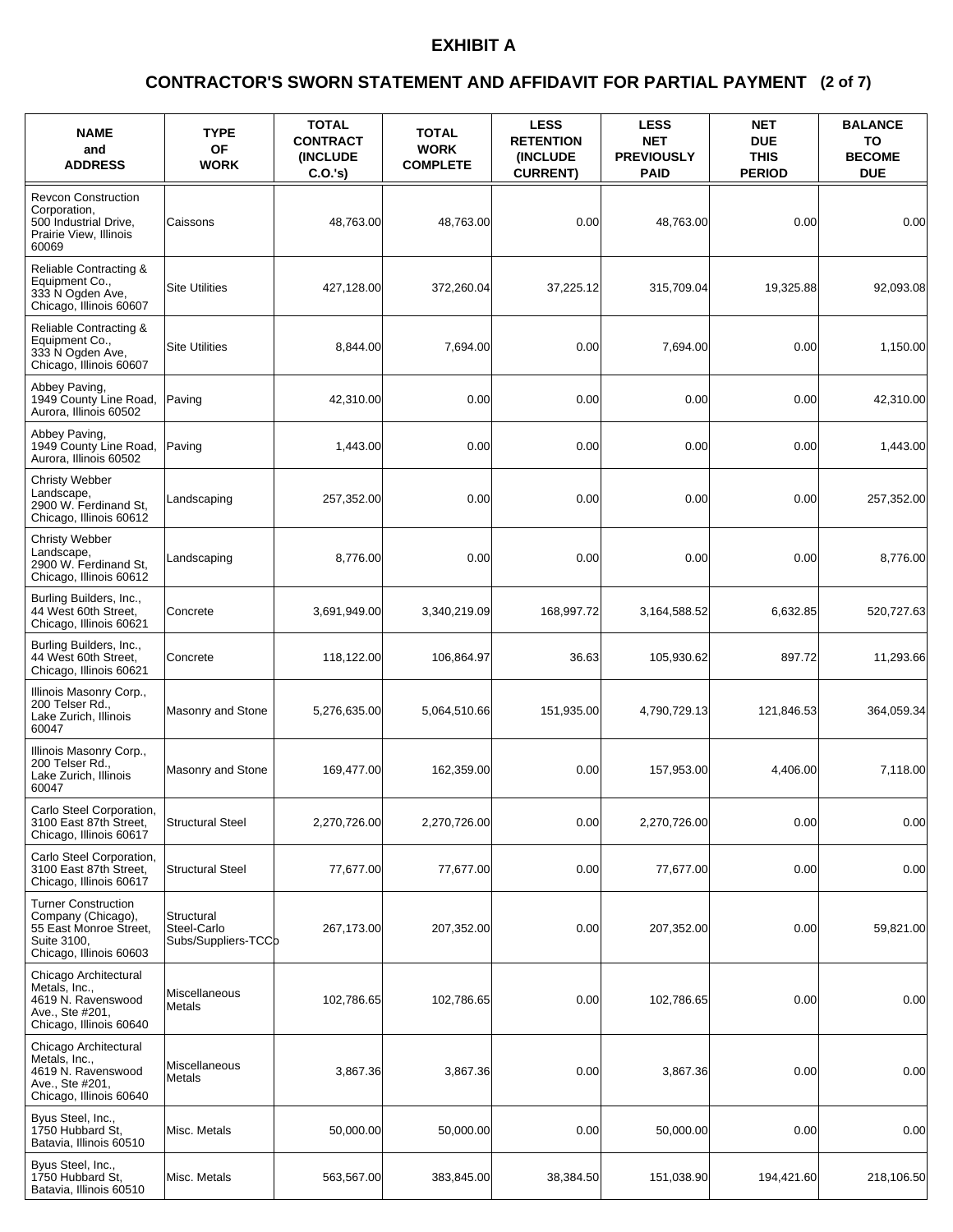### **(3 of 7) CONTRACTOR'S SWORN STATEMENT AND AFFIDAVIT FOR PARTIAL PAYMENT**

| <b>NAME</b><br>and<br><b>ADDRESS</b>                                                                  | <b>TYPE</b><br><b>OF</b><br><b>WORK</b> | <b>TOTAL</b><br><b>CONTRACT</b><br><b>(INCLUDE)</b><br>C.O.'s) | <b>TOTAL</b><br><b>WORK</b><br><b>COMPLETE</b> | <b>LESS</b><br><b>RETENTION</b><br><b>(INCLUDE)</b><br><b>CURRENT)</b> | <b>LESS</b><br><b>NET</b><br><b>PREVIOUSLY</b><br><b>PAID</b> | <b>NET</b><br><b>DUE</b><br><b>THIS</b><br><b>PERIOD</b> | <b>BALANCE</b><br>TO<br><b>BECOME</b><br><b>DUE</b> |
|-------------------------------------------------------------------------------------------------------|-----------------------------------------|----------------------------------------------------------------|------------------------------------------------|------------------------------------------------------------------------|---------------------------------------------------------------|----------------------------------------------------------|-----------------------------------------------------|
| Byus Steel, Inc.,<br>1750 Hubbard St.<br>Batavia, Illinois 60510                                      | Misc. Metals                            | 19,218.00                                                      | 12,763.00                                      | 0.00                                                                   | 5,803.00                                                      | 6,960.00                                                 | 6,455.00                                            |
| Scale Construction Inc.,<br>2101 S. CARPENTER<br>ST. 2ND FLOOR.<br>CHICAGO, Illinois 60608            | General Trades                          | 931,348.00                                                     | 438,507.06                                     | 43,850.70                                                              | 145,013.51                                                    | 249,642.85                                               | 536,691.64                                          |
| Scale Construction Inc.,<br>2101 S. CARPENTER<br>ST, 2ND FLOOR,<br>CHICAGO, Illinois 60608            | <b>General Trades</b>                   | 30,243.00                                                      | 14,214.21                                      | 0.00                                                                   | 5,359.00                                                      | 8.855.21                                                 | 16,028.79                                           |
| Carroll Seating Co.,<br>2105 Lunt,<br>Elk Grove Village, Illinois<br>60007                            | Architectural<br>Millwork &<br>Casework | 355,303.00                                                     | 48,239.00                                      | 4,823.90                                                               | 0.00                                                          | 43,415.10                                                | 311,887.90                                          |
| Carroll Seating Co.,<br>2105 Lunt,<br>Elk Grove Village, Illinois<br>60007                            | Architectural<br>Millwork &<br>Casework | 12,061.00                                                      | 1,640.00                                       | 0.00                                                                   | 0.00                                                          | 1.640.00                                                 | 10,421.00                                           |
| Kremer & Davis,<br>132 Osborne Road,<br>Fridley, Minnesota 55432                                      | Waterproofing                           | 434,800.00                                                     | 357,061.00                                     | 35,703.00                                                              | 321,358.00                                                    | 0.00                                                     | 113,442.00                                          |
| Kremer & Davis,<br>132 Osborne Road.<br>Fridley, Minnesota 55432                                      | Waterproofing                           | 14,557.00                                                      | 11,951.30                                      | 0.00                                                                   | 11,951.30                                                     | 0.00                                                     | 2,605.70                                            |
| Bennett & Brosseau<br>Roofing, Inc.,<br>535 Anderson Drive,<br>Romeoville, Illinois<br>60446          | Roofing                                 | 1,636,200.00                                                   | 326,078.26                                     | 32,607.83                                                              | 273,940.43                                                    | 19,530.00                                                | 1,342,729.57                                        |
| Bennett & Brosseau<br>Roofing, Inc.,<br>535 Anderson Drive,<br>Romeoville, Illinois<br>60446          | Roofing                                 | 55,907.00                                                      | 11,142.27                                      | 76.03                                                                  | 10,381.93                                                     | 684.31                                                   | 44,840.76                                           |
| ASC Fireproofing, Inc.,<br>607 Church Road,<br>Elgin, Illinois 60123                                  | Fireproofing                            | 175,444.00                                                     | 155,821.00                                     | 15,582.10                                                              | 133,854.30                                                    | 6,384.60                                                 | 35,205.10                                           |
| ASC Fireproofing, Inc.,<br>607 Church Road,<br>Elgin, Illinois 60123                                  | Fireproofing                            | 4,092.00                                                       | 3,601.60                                       | 0.00                                                                   | 3,523.60                                                      | 78.00                                                    | 490.40                                              |
| Underland Architectural<br>Systems, Inc.,<br>20318 Torrence Avenue,<br>Lynwood, Illinois 60411        | Curtaiwall/Glass/Metal<br>Panels        | 1,538,182.00                                                   | 1,114,044.40                                   | 111,404.34                                                             | 765,612.46                                                    | 237,027.60                                               | 535,541.94                                          |
| <b>Underland Architectural</b><br>Systems, Inc.,<br>20318 Torrence Avenue,<br>Lynwood, Illinois 60411 | Curtaiwall/Glass/Metal<br>Panels        | 50,955.00                                                      | 36,913.00                                      | 0.00                                                                   | 28,573.00                                                     | 8,340.00                                                 | 14,042.00                                           |
| The Levy Company,<br>3925 Commercial<br>Avenue,<br>Northbrook, Illinois<br>60062                      | Gypsum<br>Board/Plaster                 | 874,218.00                                                     | 621,719.70                                     | 62,172.04                                                              | 436,245.12                                                    | 123,302.54                                               | 314,670.34                                          |
| The Levy Company,<br>3925 Commercial<br>Avenue,<br>Northbrook, Illinois<br>60062                      | Gypsum<br>Board/Plaster                 | 29,531.00                                                      | 21,002.45                                      | 0.00                                                                   | 16,442.86                                                     | 4,559.59                                                 | 8,528.55                                            |
| Mr. Davids Carpet<br>Service,<br>865 W Irving Park Road,<br>Itasca, Illinois 60143                    | Ceramic & Quarry<br>Tile                | 84,633.00                                                      | 65,620.00                                      | 6,562.00                                                               | 17,955.90                                                     | 41,102.10                                                | 25,575.00                                           |
| Mr. Davids Carpet<br>Service,<br>865 W Irving Park Road,<br>Itasca, Illinois 60143                    | Ceramic & Quarry<br>Tile                | 2,886.00                                                       | 1,200.00                                       | 120.00                                                                 | 450.00                                                        | 630.00                                                   | 1,806.00                                            |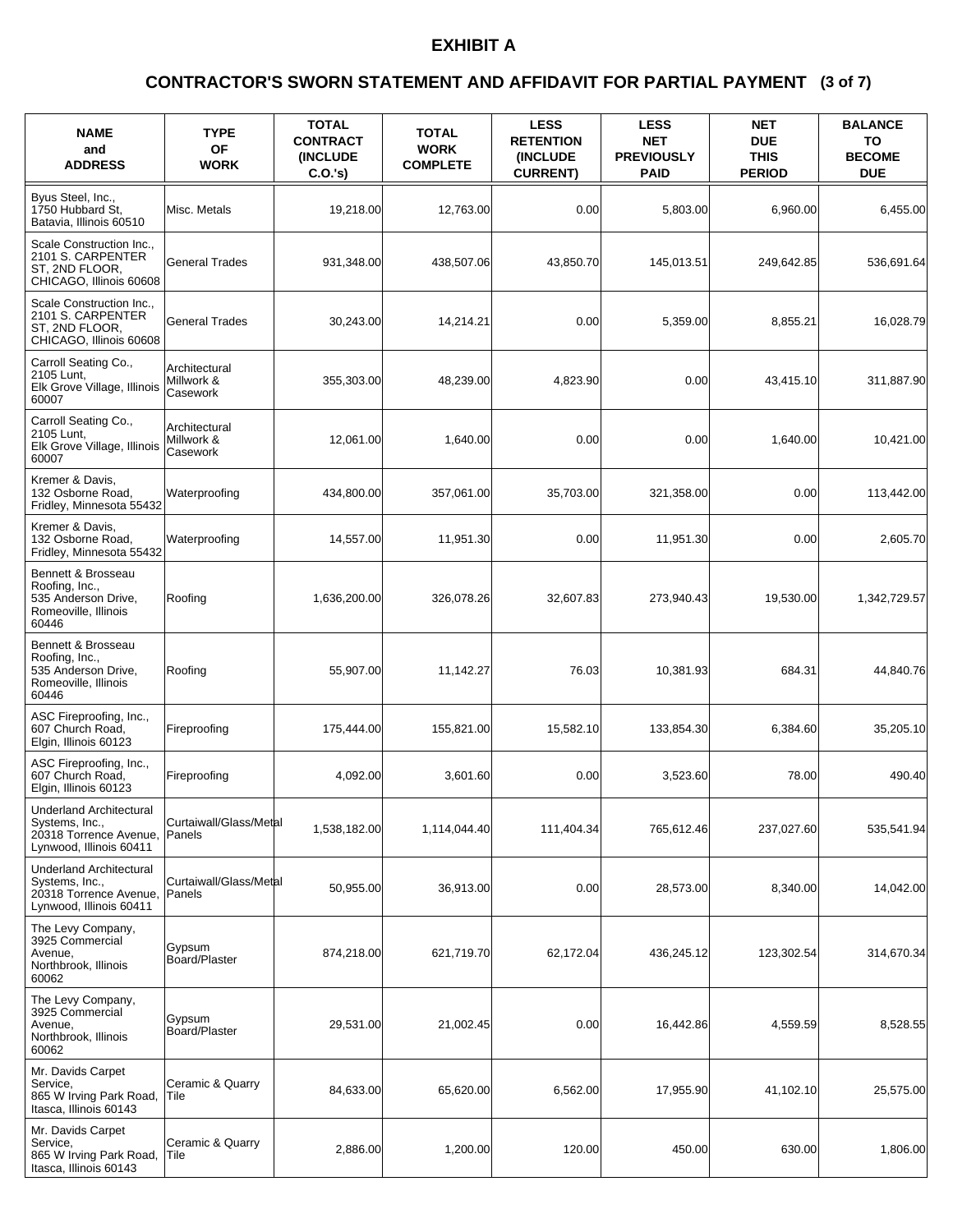### **(4 of 7) CONTRACTOR'S SWORN STATEMENT AND AFFIDAVIT FOR PARTIAL PAYMENT**

| <b>NAME</b><br>and<br><b>ADDRESS</b>                                                                                 | <b>TYPE</b><br>OF<br><b>WORK</b>                       | <b>TOTAL</b><br><b>CONTRACT</b><br><b>(INCLUDE)</b><br>$C.O.'s$ ) | <b>TOTAL</b><br><b>WORK</b><br><b>COMPLETE</b> | <b>LESS</b><br><b>RETENTION</b><br><b>(INCLUDE)</b><br><b>CURRENT)</b> | <b>LESS</b><br><b>NET</b><br><b>PREVIOUSLY</b><br><b>PAID</b> | <b>NET</b><br><b>DUE</b><br><b>THIS</b><br><b>PERIOD</b> | <b>BALANCE</b><br>TO<br><b>BECOME</b><br><b>DUE</b> |
|----------------------------------------------------------------------------------------------------------------------|--------------------------------------------------------|-------------------------------------------------------------------|------------------------------------------------|------------------------------------------------------------------------|---------------------------------------------------------------|----------------------------------------------------------|-----------------------------------------------------|
| Metropolitan Terrazzo,<br>LLC.<br>645 Lunt Avenue.<br>Elk Grove Village, Illinois<br>60007                           | Terrazzo                                               | 938,000.00                                                        | 409,565.00                                     | 40,956.50                                                              | 130,693.50                                                    | 237,915.00                                               | 569,391.50                                          |
| Metropolitan Terrazzo,<br>LLC.<br>645 Lunt Avenue,<br>Elk Grove Village, Illinois<br>60007                           | Terrazzo                                               | 31.986.00                                                         | 13,435.00                                      | 0.00                                                                   | 0.00                                                          | 13,435.00                                                | 18,551.00                                           |
| Floors, Inc.<br>PO Box 700, 1341<br>Cobblestone Way,<br>Woodstock, Illinois<br>60098                                 | Wood Flooring<br>W/Striping                            | 81,800.00                                                         | 0.00                                           | 0.00                                                                   | 0.00                                                          | 0.00                                                     | 81,800.00                                           |
| Floors, Inc.<br>PO Box 700, 1341<br>Cobblestone Way,<br>Woodstock, Illinois<br>60098                                 | Wood Flooring<br>W/Striping                            | 2,789.00                                                          | 0.00                                           | 0.00                                                                   | 0.00                                                          | 0.00                                                     | 2,789.00                                            |
| Flooring Resources,<br>600 W. Pratt,<br>Elk Grove, Illinois 60007                                                    | <b>Resilient Flooring &amp;</b><br>Carpet              | 152,443.00                                                        | 40,454.00                                      | 4,045.40                                                               | 0.00                                                          | 36,408.60                                                | 116,034.40                                          |
| Flooring Resources,<br>600 W. Pratt.<br>Elk Grove, Illinois 60007                                                    | <b>Resilient Flooring &amp;</b><br>Carpet              | 5,198.00                                                          | 1,351.00                                       | 0.00                                                                   | 0.00                                                          | 1,351.00                                                 | 3,847.00                                            |
| <b>Turner Construction</b><br>Company (Chicago),<br>55 East Monroe Street,<br>Suite 3100,<br>Chicago, Illinois 60603 | <b>Fluid Applied</b><br>Flooring-DBM<br>Services, Inc. | 20,205.00                                                         | 0.00                                           | 0.00                                                                   | 0.00                                                          | 0.00                                                     | 20,205.00                                           |
| DBM Services, Inc.,<br>16W107 83rd Street,<br>Burr Ridge, Illinois 60527                                             | <b>Fluid Applied</b><br>Flooring                       | 77,755.00                                                         | 12,556.00                                      | 1,255.60                                                               | 11,300.40                                                     | 0.00                                                     | 66,454.60                                           |
| DBM Services, Inc.,<br>16W107 83rd Street,<br>Burr Ridge, Illinois 60527                                             | <b>Fluid Applied</b><br>Flooring                       | 3,340.00                                                          | 434.20                                         | 0.00                                                                   | 434.20                                                        | 0.00                                                     | 2,905.80                                            |
| Continental Painting &<br>Decorating, Inc.,<br>2255 South Wabash<br>Avenue,<br>Chicago, Illinois 60616               | Painting                                               | 293,520.00                                                        | 119,429.00                                     | 11,942.90                                                              | 57,229.20                                                     | 50,256.90                                                | 186,033.90                                          |
| Continental Painting &<br>Decorating, Inc.,<br>2255 South Wabash<br>Avenue.<br>Chicago, Illinois 60616               | Painting                                               | 9,815.00                                                          | 4,024.00                                       | 0.00                                                                   | 2,159.00                                                      | 1,865.00                                                 | 5,791.00                                            |
| Interior Concepts Inc,<br>7150 N Ridgeway Ave,<br>Lincolnwood, Illinois<br>60712                                     | <b>Toilet Partitions</b>                               | 108,418.00                                                        | 3,000.00                                       | 300.00                                                                 | 0.00                                                          | 2,700.00                                                 | 105,718.00                                          |
| Interior Concepts Inc.<br>7150 N Ridgeway Ave,<br>Lincolnwood, Illinois<br>60712                                     | <b>Toilet Partitions</b>                               | 3,697.00                                                          | 0.00                                           | 0.00                                                                   | 0.00                                                          | 0.00                                                     | 3,697.00                                            |
| Poblocki Sign Company<br>LLC,<br>P.O. Box 1541,<br>Milwaukee, Wisconsin<br>53201-1541                                | Signage                                                | 92,000.00                                                         | 0.00                                           | 0.00                                                                   | 0.00                                                          | 0.00                                                     | 92,000.00                                           |
| Poblocki Sign Company<br>LLC.<br>P.O. Box 1541,<br>Milwaukee, Wisconsin<br>53201-1541                                | Signage                                                | 3,137.00                                                          | 0.00                                           | 0.00                                                                   | 0.00                                                          | 0.00                                                     | 3,137.00                                            |
| M.L. Rongo, Inc.,<br>4817 W. Lake Street,<br>Melrose Park, Illinois<br>60160                                         | Food Service<br>Equipment                              | 167,920.00                                                        | 140,326.00                                     | 14,032.60                                                              | 63,827.10                                                     | 62,466.30                                                | 41,626.60                                           |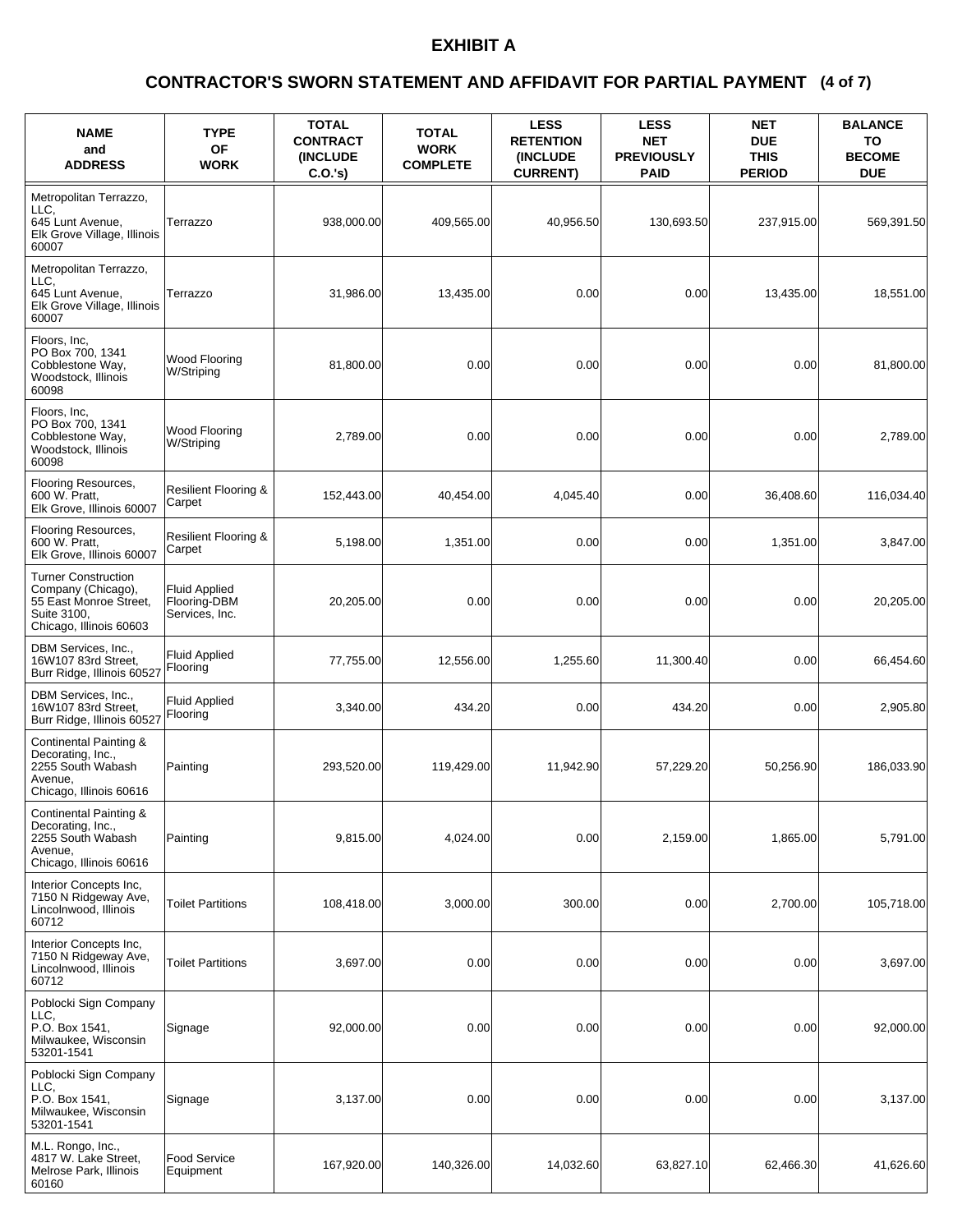### **(5 of 7) CONTRACTOR'S SWORN STATEMENT AND AFFIDAVIT FOR PARTIAL PAYMENT**

| <b>NAME</b><br>and<br><b>ADDRESS</b>                                                                                  | <b>TYPE</b><br><b>OF</b><br><b>WORK</b>                                                                                                                                                    | <b>TOTAL</b><br><b>CONTRACT</b><br><b>(INCLUDE)</b><br>C.O.'s) | <b>TOTAL</b><br><b>WORK</b><br><b>COMPLETE</b> | <b>LESS</b><br><b>RETENTION</b><br>(INCLUDE<br><b>CURRENT)</b> | <b>LESS</b><br><b>NET</b><br><b>PREVIOUSLY</b><br><b>PAID</b> | <b>NET</b><br><b>DUE</b><br><b>THIS</b><br><b>PERIOD</b> | <b>BALANCE</b><br>TO<br><b>BECOME</b><br><b>DUE</b> |
|-----------------------------------------------------------------------------------------------------------------------|--------------------------------------------------------------------------------------------------------------------------------------------------------------------------------------------|----------------------------------------------------------------|------------------------------------------------|----------------------------------------------------------------|---------------------------------------------------------------|----------------------------------------------------------|-----------------------------------------------------|
| M.L. Rongo, Inc.,<br>4817 W. Lake Street,<br>Melrose Park, Illinois<br>60160                                          | Food Service<br>Equipment                                                                                                                                                                  | 5,726.00                                                       | 4,638.00                                       | 0.00                                                           | 2,290.00                                                      | 2,348.00                                                 | 1,088.00                                            |
| <b>SCHINDLER</b><br>ELEVATOR,<br>1530 Timberwolf Dr.<br>Holland, Ohio 43528                                           | Elevators                                                                                                                                                                                  | 349,500.00                                                     | 347,403.00                                     | 34,740.30                                                      | 308,259.00                                                    | 4,403.70                                                 | 36,837.30                                           |
| <b>SCHINDLER</b><br>ELEVATOR,<br>1530 Timberwolf Dr,<br>Holland, Ohio 43528                                           | Elevators                                                                                                                                                                                  | 11,918.00                                                      | 11,846.49                                      | 0.00                                                           | 11,677.64                                                     | 168.85                                                   | 71.51                                               |
| F. E. Moran Fire<br>Protection,<br>2165 Shermer Rd Ste D,<br>Northbrook. Illinois<br>60062                            | <b>Fire Protection</b>                                                                                                                                                                     | 419,835.00                                                     | 405,604.00                                     | 40,561.60                                                      | 359,771.10                                                    | 5,271.30                                                 | 54,792.60                                           |
| F. E. Moran Fire<br>Protection,<br>2165 Shermer Rd Ste D,<br>Northbrook, Illinois<br>60062                            | <b>Fire Protection</b>                                                                                                                                                                     | 12,273.00                                                      | 11,760.00                                      | 10.00                                                          | 11,660.00                                                     | 90.00                                                    | 523.00                                              |
| Norman Mechanical,<br>3850 Industrial Avenue,<br>Rolling Meadows, Illinois<br>60008                                   | Plumbina                                                                                                                                                                                   | 1.160.812.00                                                   | 1,025,767.50                                   | 102,578.00                                                     | 861,099.50                                                    | 62,090.00                                                | 237,622.50                                          |
| Norman Mechanical,<br>3850 Industrial Avenue,<br>Rolling Meadows, Illinois<br>60008                                   | Plumbing                                                                                                                                                                                   | 32,701.00                                                      | 28,777.00                                      | 0.00                                                           | 26,814.00                                                     | 1,963.00                                                 | 3,924.00                                            |
| International Piping<br>Systems, Inc.,<br>444 East State Parkway,<br>Suite 123,<br>Schaumburg, Illinois<br>60173-4538 | Mechanical<br><b>W/Controls</b>                                                                                                                                                            | 3,567,948.00                                                   | 3,297,247.00                                   | 329,724.70                                                     | 2,805,936.30                                                  | 161,586.00                                               | 600,425.70                                          |
| International Piping<br>Systems, Inc.,<br>444 East State Parkway,<br>Suite 123,<br>Schaumburg, Illinois<br>60173-4538 | Mechanical<br><b>W/Controls</b>                                                                                                                                                            | 103,971.00                                                     | 96,173.00                                      | 0.00                                                           | 89,727.00                                                     | 6,446.00                                                 | 7,798.00                                            |
| Connelly Electric,<br>40 S. Addison Rd, Suite<br>100.<br>Addison, Illinois 60101                                      | Electrical                                                                                                                                                                                 | 3,974,293.00                                                   | 3,226,378.85                                   | 321,850.89                                                     | 1,980,595.04                                                  | 923,932.92                                               | 1,069,765.04                                        |
| Connelly Electric,<br>40 S. Addison Rd, Suite<br>100,<br>Addison, Illinois 60101                                      | Electrical                                                                                                                                                                                 | 125,795.00                                                     | 100,635.25                                     | 0.00                                                           | 69,187.25                                                     | 31,448.00                                                | 25,159.75                                           |
| To Be Let                                                                                                             | Unawarded                                                                                                                                                                                  | 175,312.00                                                     | 0.00                                           | 0.00                                                           | 0.00                                                          | 0.00                                                     | 175,312.00                                          |
| <b>Turner Construction</b><br>Company (Chicago),<br>55 East Monroe Street,<br>Suite 3100,<br>Chicago, Illinois 60603  | Not-To-Exceed<br>General<br>ConditionTCCo<br>P&P BondBuilders<br>Risk<br>InsuranceTCCo<br>Construction<br>ContingencyCM<br>Fee (2%)Railroad<br>InsuranceFixed<br><b>General Conditions</b> | 6,819,783.99                                                   | 4,246,683.69                                   | 424,666.60                                                     | 3,541,712.74                                                  | 280,304.35                                               | 2,997,766.90                                        |
|                                                                                                                       | <b>Subtotal TCCo GMP</b>                                                                                                                                                                   | 42,518,616.00                                                  | 33,019,892.00                                  | 2,171,628.00                                                   | 27,820,548.00                                                 | 3,027,716.00                                             | 11,670,352.00                                       |
| 002                                                                                                                   | <b>TCCo GMP without</b><br>retention held                                                                                                                                                  |                                                                |                                                |                                                                |                                                               |                                                          |                                                     |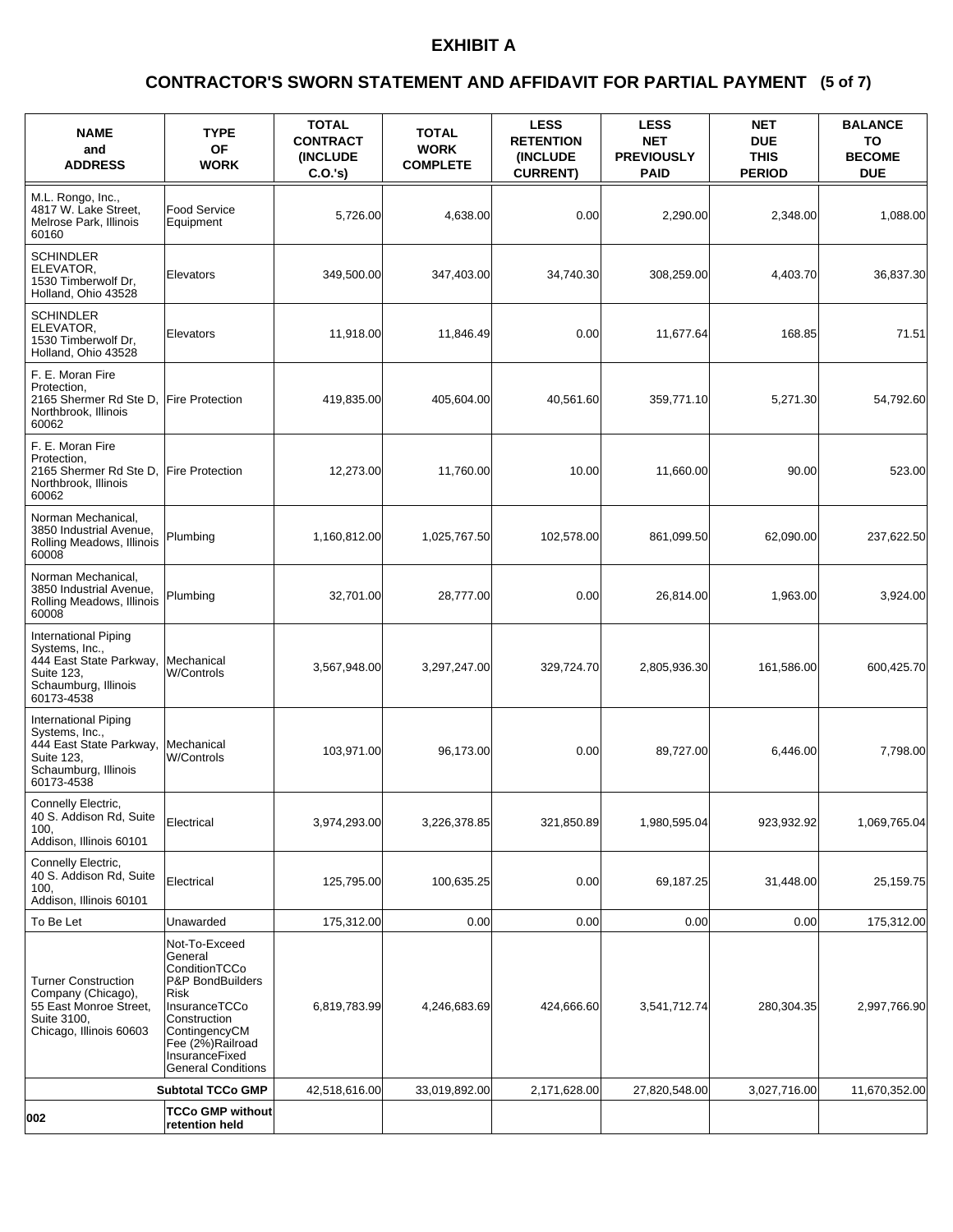### **(6 of 7) CONTRACTOR'S SWORN STATEMENT AND AFFIDAVIT FOR PARTIAL PAYMENT**

| <b>NAME</b><br>and<br><b>ADDRESS</b>                                                                                 | <b>TYPE</b><br><b>OF</b><br><b>WORK</b> | <b>TOTAL</b><br><b>CONTRACT</b><br><b>(INCLUDE)</b><br>C.0.'s) | <b>TOTAL</b><br><b>WORK</b><br><b>COMPLETE</b> | <b>LESS</b><br><b>RETENTION</b><br><b>(INCLUDE</b><br><b>CURRENT)</b> | <b>LESS</b><br><b>NET</b><br><b>PREVIOUSLY</b><br><b>PAID</b> | <b>NET</b><br><b>DUE</b><br><b>THIS</b><br><b>PERIOD</b> | <b>BALANCE</b><br>TO<br><b>BECOME</b><br><b>DUE</b> |
|----------------------------------------------------------------------------------------------------------------------|-----------------------------------------|----------------------------------------------------------------|------------------------------------------------|-----------------------------------------------------------------------|---------------------------------------------------------------|----------------------------------------------------------|-----------------------------------------------------|
| Turner Construction<br>Company (Chicago),<br>55 East Monroe Street,<br>Suite 3100.<br>Chicago, Illinois 60603        | Subguard                                | 442,657.00                                                     | 432,205.00                                     | 0.00                                                                  | 432,205.00                                                    | 0.00                                                     | 10,452.00                                           |
| <b>Turner Construction</b><br>Company (Chicago),<br>55 East Monroe Street,<br>Suite 3100,<br>Chicago, Illinois 60603 | <b>TCCo Insurance</b>                   | 392,187.00                                                     | 298,062.00                                     | 0.00                                                                  | 266,687.00                                                    | 31,375.00                                                | 94,125.00                                           |
| <b>Turner Construction</b><br>Company (Chicago),<br>55 East Monroe Street,<br>Suite 3100.<br>Chicago, Illinois 60603 | Preconstruction<br><b>Services</b>      | 150,000.00                                                     | 150,000.00                                     | 0.00                                                                  | 150,000.00                                                    | 0.00                                                     | 0.00                                                |
| <b>Subtotal TCCo GMP without retention held</b>                                                                      |                                         | 984.844.00                                                     | 880,267.00                                     | 0.00                                                                  | 848,892.00                                                    | 31,375.00                                                | 104.577.00                                          |
| 003                                                                                                                  | <b>Owner</b><br>Contingency             |                                                                |                                                |                                                                       |                                                               |                                                          |                                                     |
| To Be Let                                                                                                            | Owner Contingency                       | 1.284.761.00                                                   | 0.00                                           | 0.00                                                                  | 0.00 <sub>l</sub>                                             | 0.00                                                     | 1,284,761.00                                        |
| <b>Subtotal Owner Contingency</b>                                                                                    |                                         | 1,284,761.00                                                   | 0.00                                           | 0.00                                                                  | 0.00 <sub>l</sub>                                             | 0.00                                                     | 1,284,761.00                                        |
|                                                                                                                      | <b>Total</b>                            | 44,788,221.00                                                  | 33,900,159.00                                  | 2,171,628.00                                                          | 28,669,440.00                                                 | 3,059,091.00                                             | 13,059,690.00                                       |